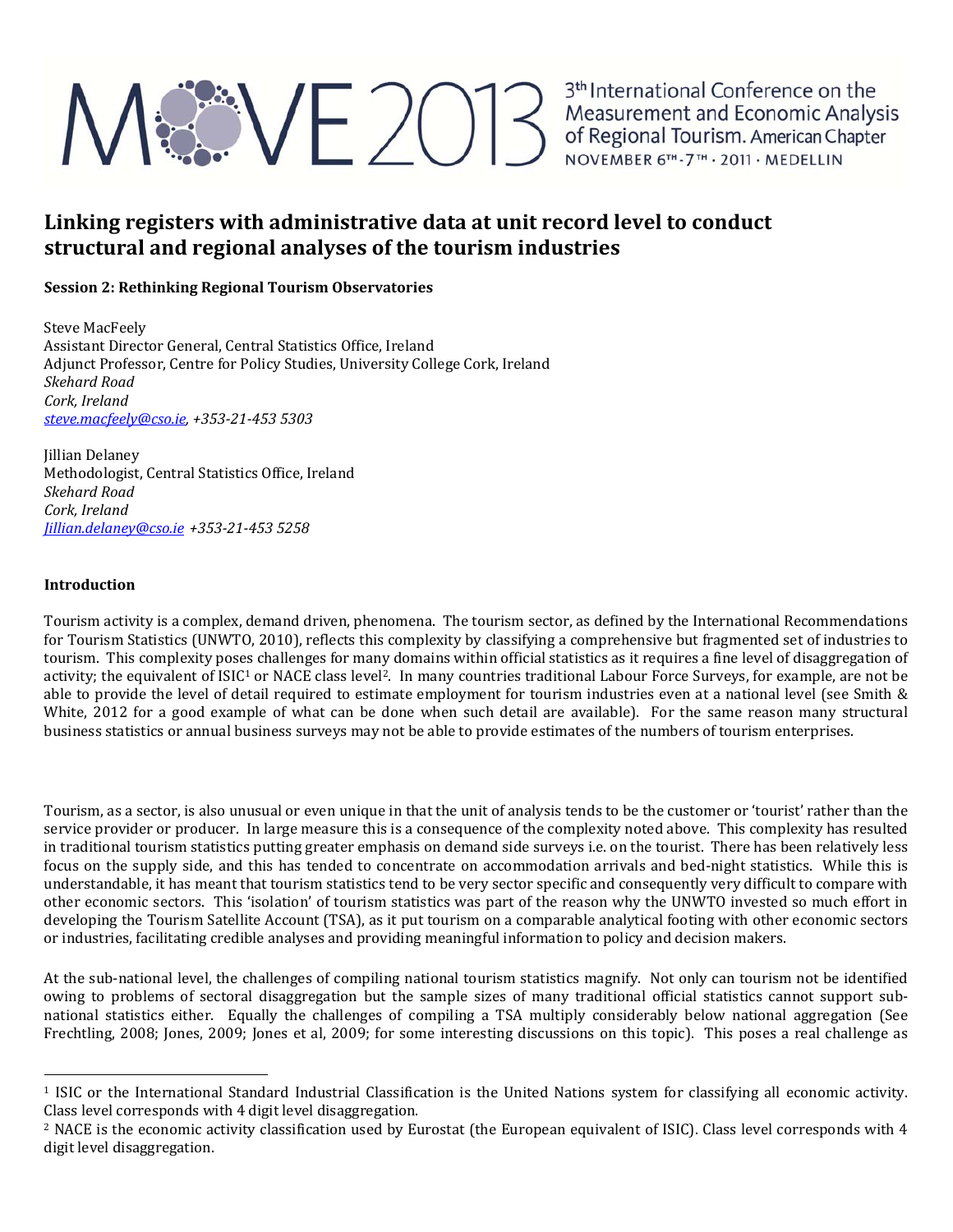## ME 2013 Measurement and Economic Analysis<br>of Regional Tourism. American Chapter<br>NOVEMBER 6TH-7TH - 2011 - MEDELLIN

tourism is a very local phenomenon; the tourism product and the relative contribution to the regional economy can differ significantly from region to region.

There is however a range of data sources, not typically associated with tourism, already in existence from which a range of useful complementary tourism indicators can be derived that could overcome some of the challenges noted above, namely; administrative and similar large public service datasets. These administrative datasets have a number of advantages; they are already well established and in many cases, may be sufficiently large to provide robust, sub-national data. However these administrative data sources are not typically designed to align with statistical concepts. Consequently, extensive work may be required in order to derive usable statistical information. So there may be trade-offs; administrative or other very large datasets are realistically the only source of high quality, sub-national data available but these data may not align perfectly with tourism statistics concepts and may not be able to yield the traditional metrics associated with tourism. They can however yield a range of robust indicators, although not typically familiar to tourism analysts that are nevertheless very useful and policy relevant.

The approach outlined this is paper is particularly relevant at a time when National Statistical Institute (NSIs) and Tourism Authority (NTAs) budgets are contracting and are also under considerable pressure to reduce respondent burden. The administrative data used or recycled in this paper already exist, making it an efficient approach where the only cost is the marginal cost of conducting new analyses. Furthermore the approach outlined in this paper complements the philosophy of the TSA as it provides indicators that are directly comparable with other economic sectors. Furthermore it provides robust regional indicators. 

### **Purpose of the paper**

The purpose of this paper is to propose an approach to compiling policy relevant national and regional tourism indicators in a cost effective and burden free manner. The approach outlined also illustrates how some long standing gaps or criticisms of tourism can be addressed. For example, business performance has typically been outside the scope of traditional tourism statistics, reflecting a wider knowledge gap regarding small business and entrepreneurial activity across regional economies (Mshenga et al, 2010). The approach outlined will also illustrate how a number of criticisms of Irish tourism statistics could be addressed (Deegan et al, 2004; MacFeely, 2006 & 2007; ITIC 2011) where the paucity of regional data and information on the performance of tourism businesses has been continually highlighted.

Lastly, but very importantly, the approach proposed in this paper provides a set of indicators that can be provided at both national and regional level. These indicators complement the philosophy of the TSA and they could further be used to bridge the gap between tourism and other industries by providing comparable indicators. So, the approach outlined, helps to address both the spatial deficit that has long existed in tourism statistics and also provides a bridge between traditional tourism and business or economic statistics (see Figure 1).

> Figure 1 - Relationship between register based indicators and traditional tourism statistics and accounts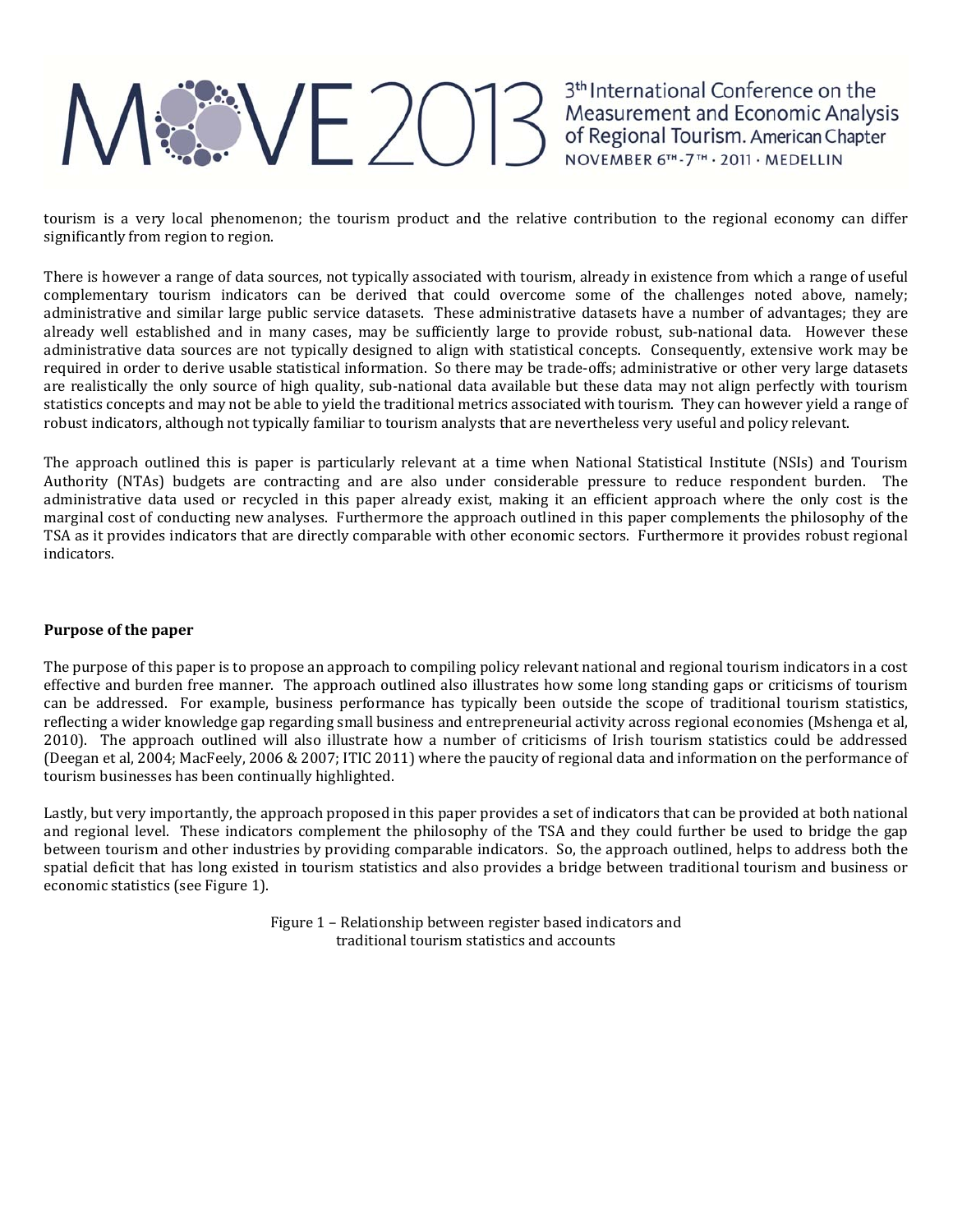## $VFX$

3<sup>th</sup> International Conference on the Measurement and Economic Analysis of Regional Tourism. American Chapter NOVEMBER 6TH-7TH · 2011 · MEDELLIN



#### **General Approach**

MacFeely et al (2011) illustrated how business registers could be used to generate a new suite of complementary tourism indicators, most notably, national and regional 'tourism dependency ratios' for variables such as number of enterprises, total employment and turnover. Other useful indicators, such as labour intensity, labour utilisation and regional enterprise births, deaths and survival rates were also derived. The central point made in MacFeely et al was that standardised business registers exist across all EU member states and similarly structured business registers exist in most other countries where reasonably developed statistical systems exist, making the approach outlined readily transferable and offering the opportunity to develop internationally comparable metrics by re-using already harmonised statistical sources. The scope of that work corresponds to 'core register' depicted in Figure 2.

The subsequent analysis presented by Sakowski (2012) extended the work of MacFeely et al by illustrating the range of highly relevant regional indicators that could be compiled with regard to labour market conditions and earnings in the tourism industries in Brazil. The 'Annual Register on Social Information' (or RAIS) used by Sakowski to undertake her analyses is considerably more extensive in scope than any single administrative dataset in Ireland. The approach taken in this paper now builds-on Sakowski's work by linking the business register in Ireland to other registers or administrative datasets in order to build a more comprehensive database. For the purposes of illustration, this paper will concentrate on labour market related indicators, but the approach outlined could be used to compile a comprehensive set of business, environmental or cultural indicators. 

While MacFeely et al (2011) offered a framework to develop internationally comparable indicators, the structure, quality and organisation of public service or administrative data will vary enormously from country to country. Consequently, the approach outlined in this paper to compile regional tourism indicators or statistics from linked administrative data may not be as readily transferable across countries (or perhaps regions in federal states). The differences between the Brazilian 'RAIS' database and the Irish administrative data systems provides a good example of the significant differences in coverage that can exist between countries. Nevertheless, the broad approach or logic of what is proposed in this paper should be transferable, even if the exact indicators are not replicable.

For the purposes of this paper, registers and administrative data are bundled into two broad categories: enterprise data holdings and people data holdings (see 'secondary registers' in Figure 2). Of course, in some cases, such as taxation or social protection records, files may contain both person and enterprise information. But from an outputs perspective, or an analysis perspective, it arguably makes more sense to bundle data into enterprise (e.g. size, ownership type, profitability, business costs, prices etc.) or people data (e.g. gender, age, income, nationality etc.). The people dataset could include employees, sole traders, directors and business proprietors.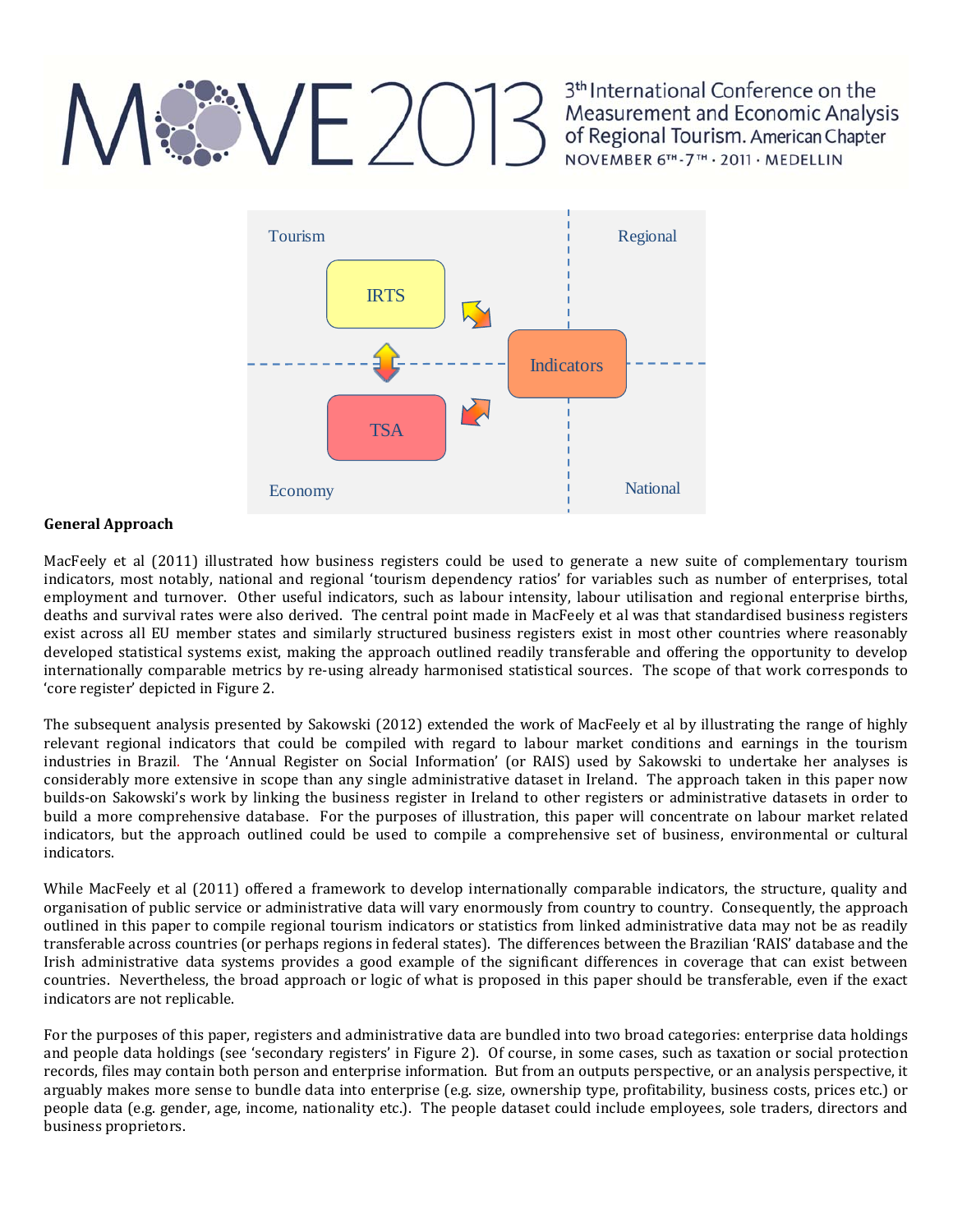## $\langle \sqrt{E}/E \rangle$

3<sup>th</sup> International Conference on the Measurement and Economic Analysis of Regional Tourism. American Chapter NOVEMBER 6TH-7TH · 2011 · MEDELLIN

The approach outlined in this paper could be extended further to incorporate other administrative data sources from other domains, such as, for example environment or culture. This is outside the scope of this paper but could be useful in the context of measuring competitiveness of tourism industries (see Dupeyras & MacCallum, 2013). The basic approach can be summarised as follows: construct a census type database of the tourism industries to address some of the gaps in our understanding of tourism industries and employment at a national and regional level.



Figure 2 - Linking Registers and Administrative Databases

From a statistical compilation perspective administrative data have a number of advantages, particularly when trying to produce sub-national data. Most importantly, key administration files such as taxation or social protection files typically have universal coverage, so even small, hard to reach areas and cohorts are included. In addition, if administrative data are well organised and structured, they may allow the facility to link or match unit records over time, so that longtitudinal or time-series datasets can be constructed. This allows analyses to move beyond static or point-in-time indicators to more dynamic or flow type analyses.

The business demography statistics derived from the business register compiled and maintained by the CSO are central to the analyses presented in this paper. The scope of analysis is then extended beyond the core business demography indicators to generate a more complex set of indicators. This is done by linking the 'core' business register at the unit-record level to other 'secondary' registers or administrative data sources. As already noted, for the purposes of exposition, the scope of this paper will focus on labour market type indicators using secondary administrative data sources taken from the tax and social welfare systems. 

### **What are tourism industries?**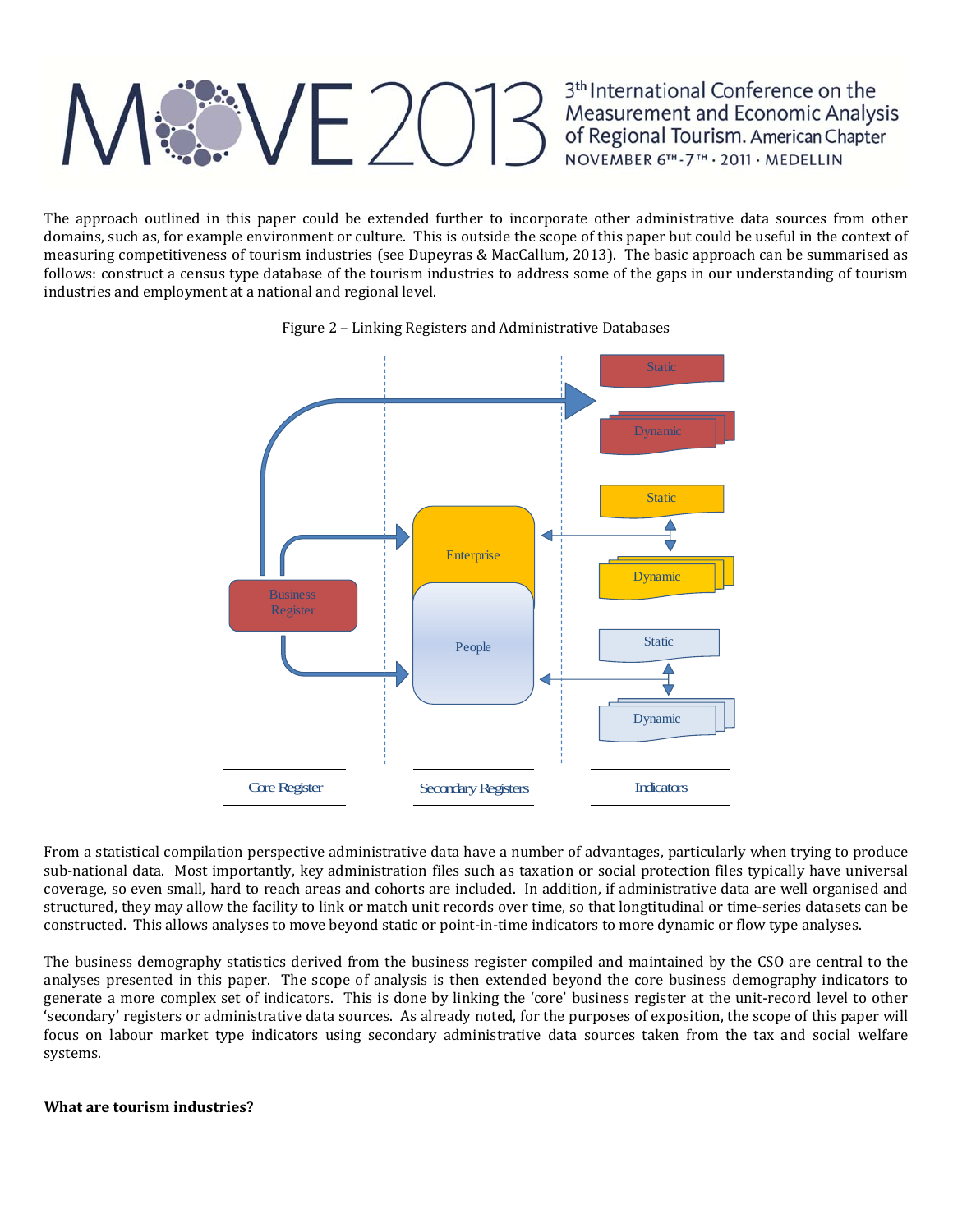## **REZOT3**

3<sup>th</sup> International Conference on the Measurement and Economic Analysis<br>of Regional Tourism. American Chapter<br>NOVEMBER 6<sup>TH</sup>-7<sup>TH</sup> · 2011 · MEDELLIN

As already noted the tourism sector is complex and is comprised of a heterogeneous bundle of diverse industries. The tourism industries are formally defined by the United Nations World Tourism Organisation International Recommendations for Tourism Statistics (UNWTO, 2010: 42) - See Figure 3.

|              | Activities/Industries                                         |
|--------------|---------------------------------------------------------------|
| $\mathbf{1}$ | Accommodation for visitors                                    |
| 2            | Food & Beverage serving activities                            |
| 3            | Railway passenger transport                                   |
| 4            | Road passenger transport                                      |
| 5            | Water passenger transport                                     |
| 6            | Air passenger transport                                       |
| 7            | Transport equipment rental                                    |
| 8            | Travel agencies and other reservation services activities     |
| 9            | Cultural activities                                           |
| 10           | Sports and recreational activities                            |
| 11           | Retail trade of country-specific tourism characteristic goods |
| 12           | Other country-specific tourism characteristic activities      |

### Source: (UNWTO, 2010)

The definition of tourism industries used for this study is closely aligned, although not exactly the same, as that specified by the UNWTO (see Appendix 1 for definition of tourism industries used in this study). The main differences between the two classifications arise because the business register in Ireland does not have sufficient granularity to identify the very specialist 'country specific' industries - retailing and other activities. This problem will not be unique to Ireland and will most likely be an issue for any country that only classifies activity to ISIC or NACE class level.

Consequently the number of tourism enterprises and employment presented in this paper may be a slight underestimate of activity in the tourism industries, although this underestimation should not be significant as retailing of Irish-specific tourism related goods is unlikely to generate much employment in Ireland. A good example of an Irish specific tourism activity might be horse riding. From the National Farm Survey (CSO, 2008) this accounts for 2,000 farms/stables and approximately 2,400 persons employed on a FTE basis.

### **Conceptual scope**

The information in this paper relates to total activity in the tourism industries, irrespective of whether the products or services sold by these enterprises were consumed by tourists. In other words the analyses do not quantify enterprise activity or employment generated by tourism demand. In order to measure the latter a Tourism Satellite Account is required.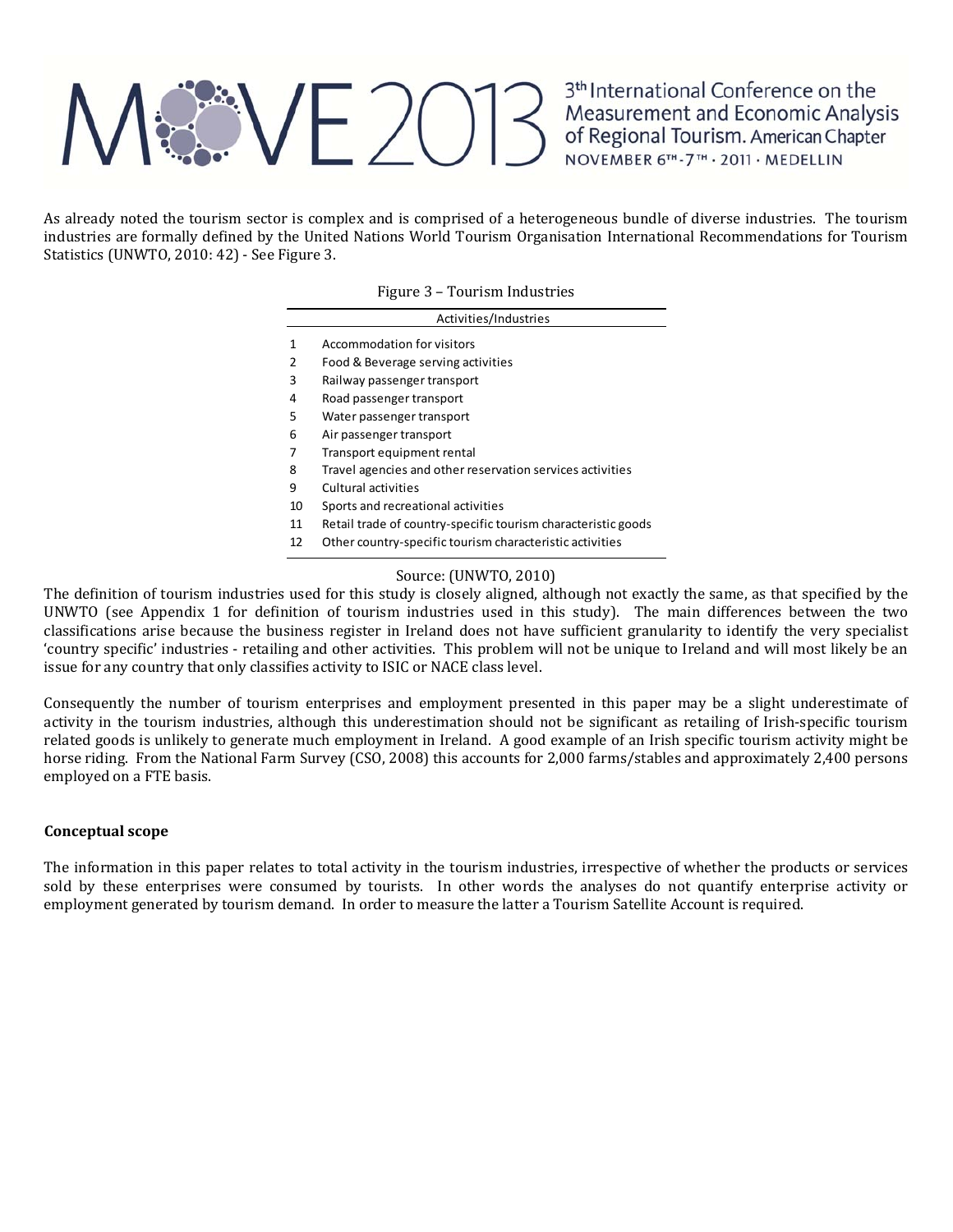### **Alternational Conference on the Measurement and Economic Analysis**<br>of Regional Tourism. American Chapter<br>NOVEMBER 6<sup>TH</sup>-7<sup>TH</sup> - 2011 · MEDELLIN

3<sup>th</sup> International Conference on the

### **National Tourism Dependency Ratios**

From the core business register, a number of basic national and regional Tourism Dependency Ratios can be derived to demonstrate the importance of the tourism sector to both the national and regional economies. Typically, there are three basic TDRs than can be derived: total number of enterprises, total number of employees and total turnover.

|                          | <b>Unit</b> | 2006            | 2007  | 2008   | 2009    | 2010    |
|--------------------------|-------------|-----------------|-------|--------|---------|---------|
| TourismIndustries        |             |                 |       |        |         |         |
| Number of Enterprises    | 000's       | 23.0            | 23.3  | 24.1   | 24.O    | 23.5    |
| <b>Total Employment</b>  | 000's       | 212.3           | 220.2 | 225.0  | 2062    | 1988    |
| All Industries           |             |                 |       |        |         |         |
| Number of Enterprises    | 000's       | 217.2           | 221.9 | 222.1  | 2129    | 201.7   |
| <b>Total Employment</b>  | 000's       | 20483           | 21228 | 2099.7 | 1.928.6 | 1,847.9 |
| TourismDependency Ratios |             |                 |       |        |         |         |
| Number of Enterprises    | $\%$        | 10 <sub>6</sub> | 10.5  | 108    | 11.3    | 11.6    |
| <b>Total Employment</b>  | $\%$        | 104             | 104   | 10.7   | 10.7    | 10.8    |

Table 1 - National Tourism Dependency Ratios, 2006 - 2010

### Source: (CSO, 2012a & 2012b)

Table 1 shows the number of national enterprise and employment<sup>3</sup> TDRs. The table illustrates that the tourism sector accounts for 11.6% of all business enterprises and 10.8% of total employment. Furthermore, since the downturn in 2008, the contribution of the tourism sector to the national economy has increased. This should not be particularly surprising as some sectors, most notably construction, have experienced significant losses of enterprises during recent years. It should be stressed that the changes summarised in Table 1 are net changes (e.g. a net gain of 500 enterprises between 2006 and 2010); the gross number of enterprise births and failures were considerably higher, reflecting what Schumpeter famously described as 'creative destruction'  $(1942, p.83)$ . Equally the net loss of employment of 13,500 between 2006 and 2010 masks significantly higher job churn.

Accommodation and Food Services accounted for 70% of all tourism enterprises. The next most important set of industries was in Arts, Entertainment & Recreation accounting for 18% of all tourism enterprises.

### **Other National indicators**

<sup>&</sup>lt;sup>3</sup> The business register in Ireland does not currently include comprehensive information for non-market and agricultural sectors. Consequently, in order to avoid overstating the real contribution of employment in the tourism industries to total employment, total persons engaged in the tourism industries must be compared with total employment sourced from the Labour Force Survey (known in Ireland as the Quarterly National Household Survey).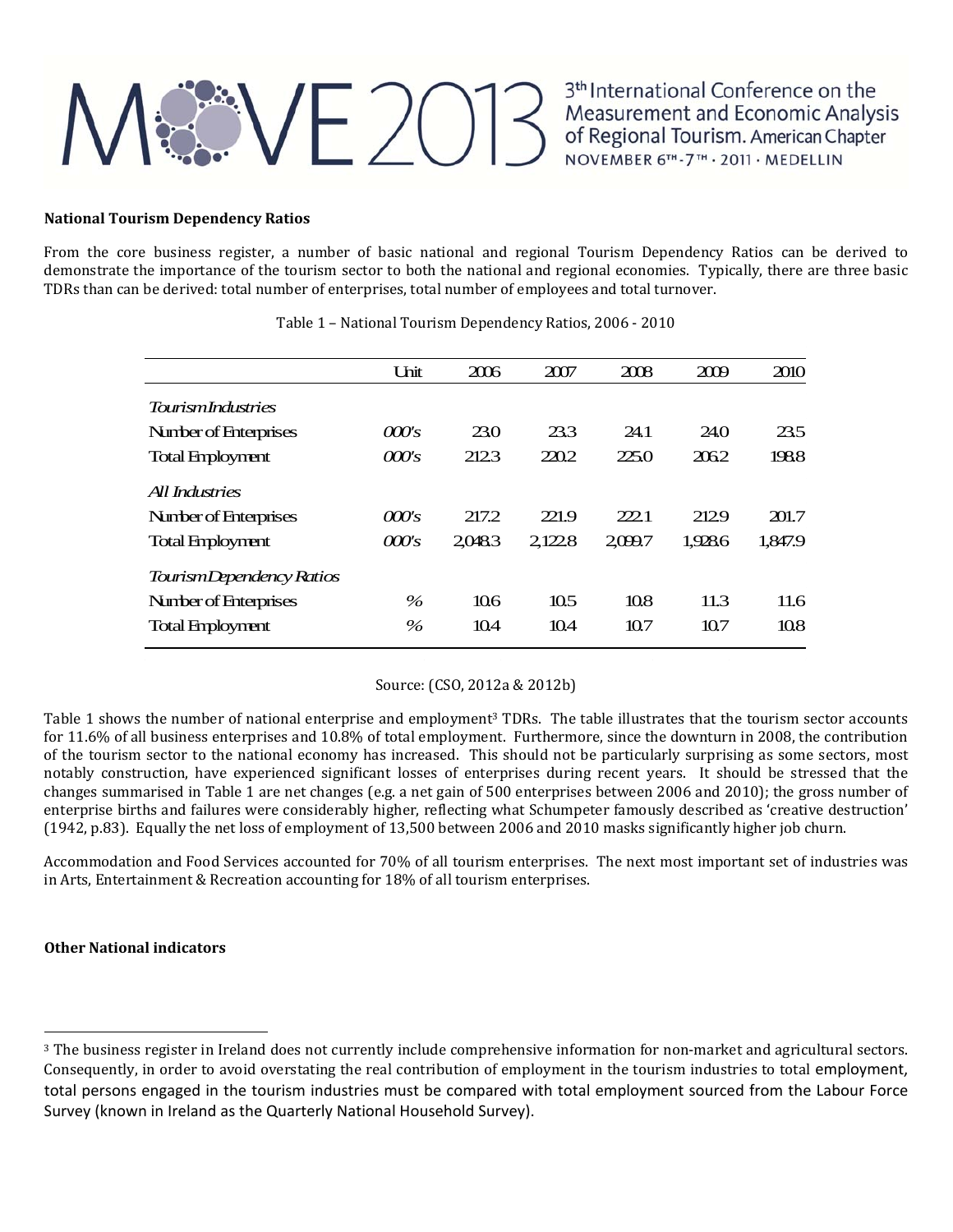## $|\mathcal{X} \setminus E(0)| \}$

3<sup>th</sup> International Conference on the Measurement and Economic Analysis<br>of Regional Tourism. American Chapter<br>NOVEMBER 6<sup>TH</sup>-7<sup>TH</sup> · 2011 · MEDELLIN

In addition to the national TDRs, a number of other indicators can be derived. For example, a measure of labour intensity can be derived (i.e. the average number of persons engaged per enterprise). The key TDRs can also be supplemented by a measure of labour utilisation (i.e. a full-time equivalent measure of employment) – see Table 2.

|                                          | Unit                  | 2006    | 2007    | 2008    | 2009    | 2010    |
|------------------------------------------|-----------------------|---------|---------|---------|---------|---------|
| <b>TowismIndustries</b>                  |                       |         |         |         |         |         |
| Number of Enterprises                    | 000's                 | 23.0    | 23.3    | 24.1    | 24.0    | 23.5    |
| <b>Total Employment</b>                  | $\omega$              | 2123    | 220.2   | 225.0   | 2062    | 1988    |
| Total Employment (FIE)                   | 000's                 | 171.0   | 1765    | 1769    | 1605    | 152.1   |
| All Industries                           |                       |         |         |         |         |         |
| Number of Enterprises                    | $\omega$              | 217.2   | 221.9   | 222.1   | 2129    | 201.7   |
| Total Employment (business sectors only) | $\omega$ <sub>s</sub> | 1.482.4 | 1.563.0 | 1,537.7 | 1.343.3 | 1.270.9 |
| <b>Other Indicators</b>                  |                       |         |         |         |         |         |
| Labour Intensity (Tourism)               | Unit                  | 9.2     | 9.4     | 9.4     | 86      | 85      |
| Labour Intensity (All)                   | Unit                  | 68      | 7.0     | 69      | 63      | 63      |
| FIEshare                                 | $\%$                  | 81      | 80      | 79      | 78      | 76      |
|                                          |                       |         |         |         |         |         |

#### Table 2 - Other National Indicators, 2006 - 2010

Source: (CSO, 2012a, CSO, 2012b & unpublished CSO Structural Business Statistics)

It is evident (see Table 2) that tourism industries are more labour intensive when compared with non-tourism industries. Caution must be exercised however when comparing numbers of persons engaged or employed over time, as the structure of employment across economies or within economic sectors can change quite dramatically and rapidly. Both entering and departing recession, quite significant changes in the use of part-time and full-time labour can be experienced. For example, full-time employment accounted for 83% of total employment in Ireland during 2006 but by 2010 had fallen to 77% (CSO, 2012b: Table 1a)<sup>4</sup> For this reason, Full-Time Equivalent (FTE) labour provides a better measure of real labour utilisation over time. Comparing the two measures of employment for the tourism industries in 2010, the FTE measure was 46,700 persons lower than the simple headcount figure, a reduction of 23%. The FTE measure also shows that the real fall in labour utilisation between 2006 and 2010 has been greater than the reduction in the simple head-count implies; closer to a 11% reduction than the  $6\%$  fall suggested by the simple head-count numbers (see Figure 4).

> Figure  $4$  – Labour Utilisation in the Tourism Industries,  $2006 - 2010$  $(Base: Year 2006 = 100)$

 $4$  For an interesting discussion around this trend see Walsh, K. (2012), "Wage Bill Change in Ireland during recession – how have employers reacted to the downturn?"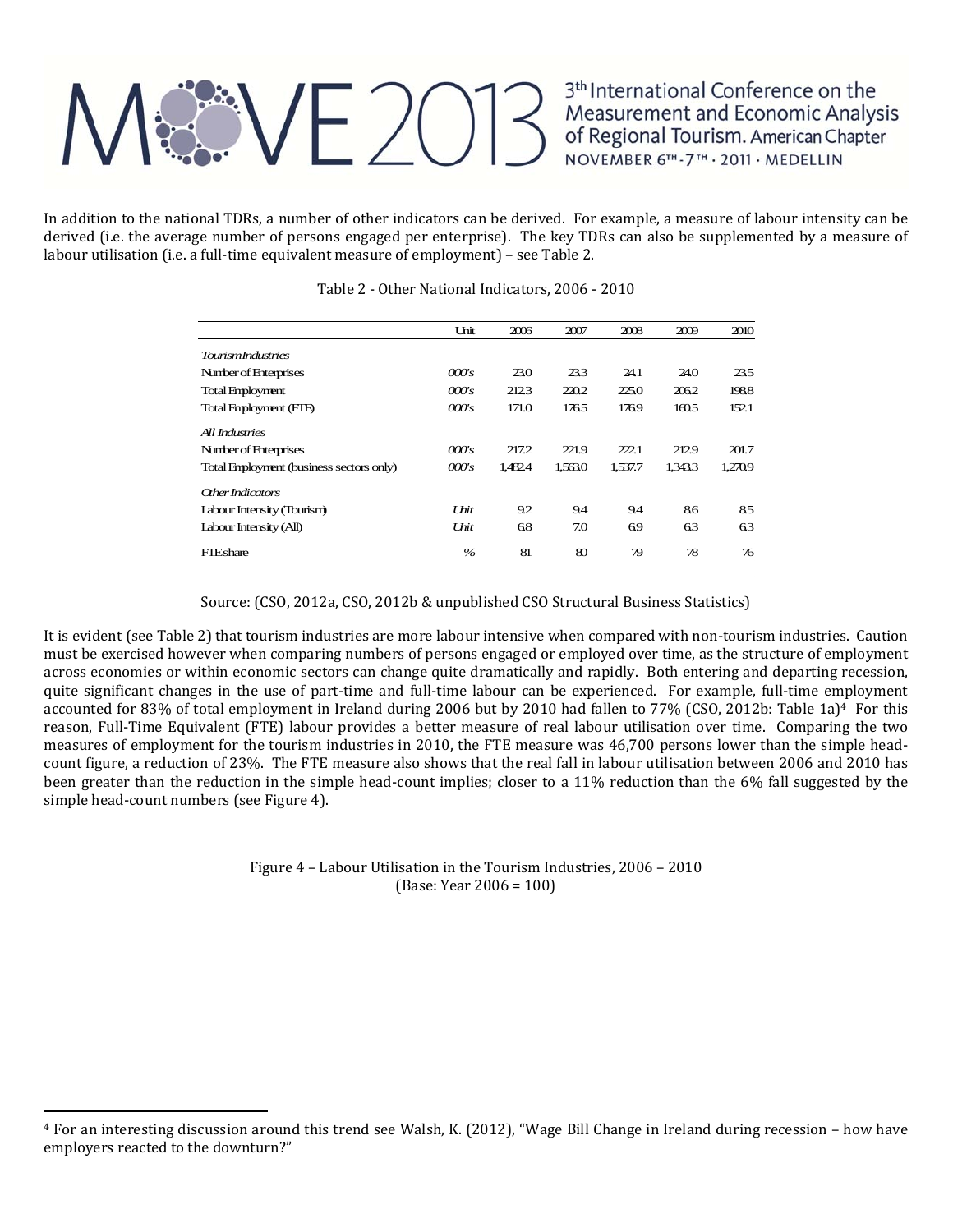### $VEZO13$

3<sup>th</sup> International Conference on the Measurement and Economic Analysis of Regional Tourism. American Chapter<br>NOVEMBER 6<sup>TH</sup>-7<sup>TH</sup> · 2011 · MEDELLIN



When expressed in index form, the change in employment trend is clear (see Figure 4). The widening gap between the two lines, illustrates the continued substitution from full-time to part-time labour.





As already noted, these are enterprise data and not local units, and consequently, these estimates probably incorporate a bias in absolute terms towards Dublin (the Capital city), where more head offices are located. In turn, this may overstate the importance of the tourism industries to regions outside Dublin as some sectors, for example, Distributive Trades, may have a greater regional distribution in terms of local units than tourism industries (i.e. tourism industries are by and large single unit enterprises and so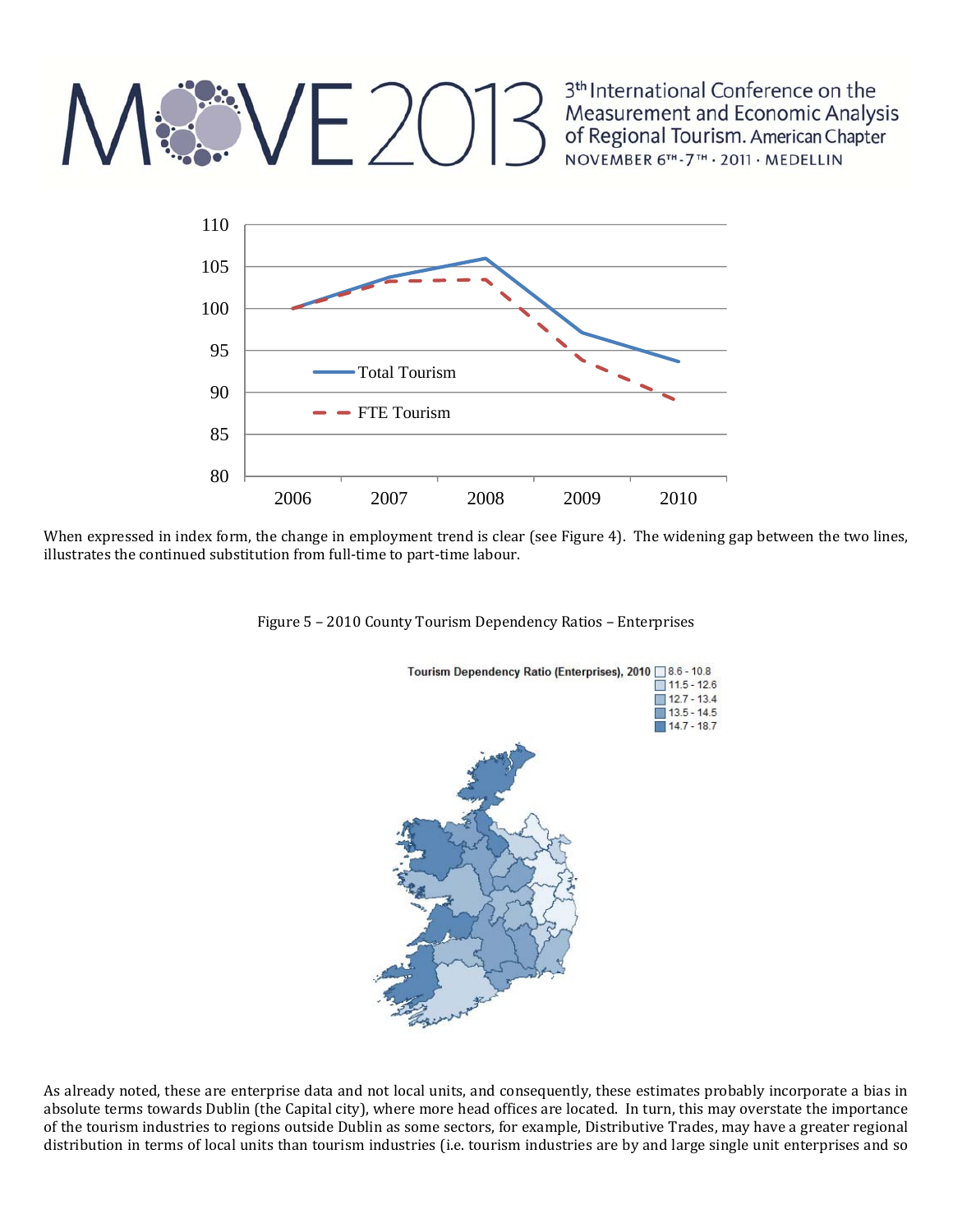### Measurement and Economic Analysis<br>Measurement and Economic Analysis<br>of Regional Tourism. American Chapter<br>NOVEMBER 6<sup>TH</sup>-7<sup>TH</sup> - 2011 · MEDELLIN

3<sup>th</sup> International Conference on the

their regional distribution should be quite accurate, whereas some other industries may have more local units that may distort the true relative importance at county level). Notwithstanding this, the Enterprise - TDRs give a reasonably accurate regional distribution of enterprises and provide a robust and intuitive indicator of the importance of tourism enterprises in the different regions. 



Figure 6 - 2010 County Tourism Dependency Ratios - Employment

Drawing conclusions from the examination of persons engaged in enterprises must be done with care, as this excludes employment in non-market sectors and agriculture (which in 2010 accounted for more than  $31\%$  of total employment (CSO, 2012b)). As these sectors are not currently included in the business register held by CSO, employment for these sectors are not available at county level. Again this introduces a bias as the public sector tends to be located in the larger urban centres whereas agriculture is more important to the more rural midland and western counties. Despite this, the regional patterns of the Employment - TDRs are revealing and present a similar pattern to that shown in Figure 6. In particular they illustrate the relative importance of tourism to the western regions.

Again it must the stressed the HQ effect must be taken into consideration when analysing these data. For both enterprises and employment, the absolute numbers attributed to county Dublin is likely to be overstated (because of the *enterprise - local unit* issue noted earlier). As a result the employment TDRs for the counties outside Dublin are likely to be overstated, as tourism industries are typically single unit enterprises. That said, the regional patterns are unlikely to change much, although the absolute values of the regional employment (and income) TDRs will reduce. A methodology to correct for this bias is currently being developed.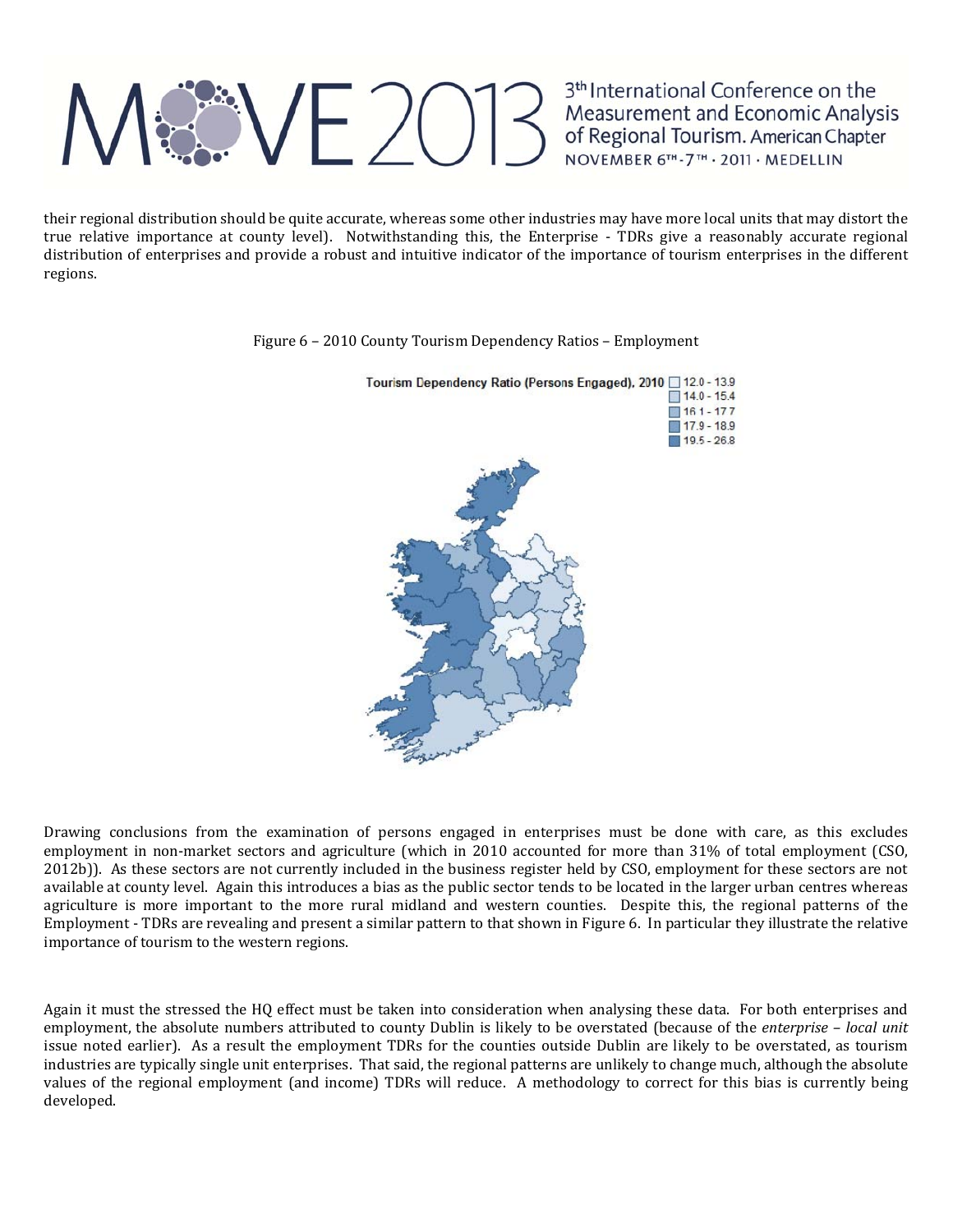## **EXVE2013**

3<sup>th</sup> International Conference on the<br>Measurement and Economic Analysis<br>of Regional Tourism. American Chapter<br>NOVEMBER 6<sup>TH</sup>-7<sup>TH</sup> · 2011 · MEDELLIN

Notwithstanding the issues raised regarding the regional absolutes, the broad regional and spatial patterns are consistent. From a policy perspective these patterns are important as some the counties with the highest TDRs (particularly those along the western seaboard), are some of the most deprived counties in the State as measured by per capita Household Disposable Income (CSO, 2012c). Of particular interest from an Irish perspective are the implications for industrial, regional and employment policy, as these are the counties where multinational enterprises will be least keen to invest in as they don't have large urban centres with ready supplies of workers, universities and research capacity (Clinch et al, 2002; Doring et al, 2006).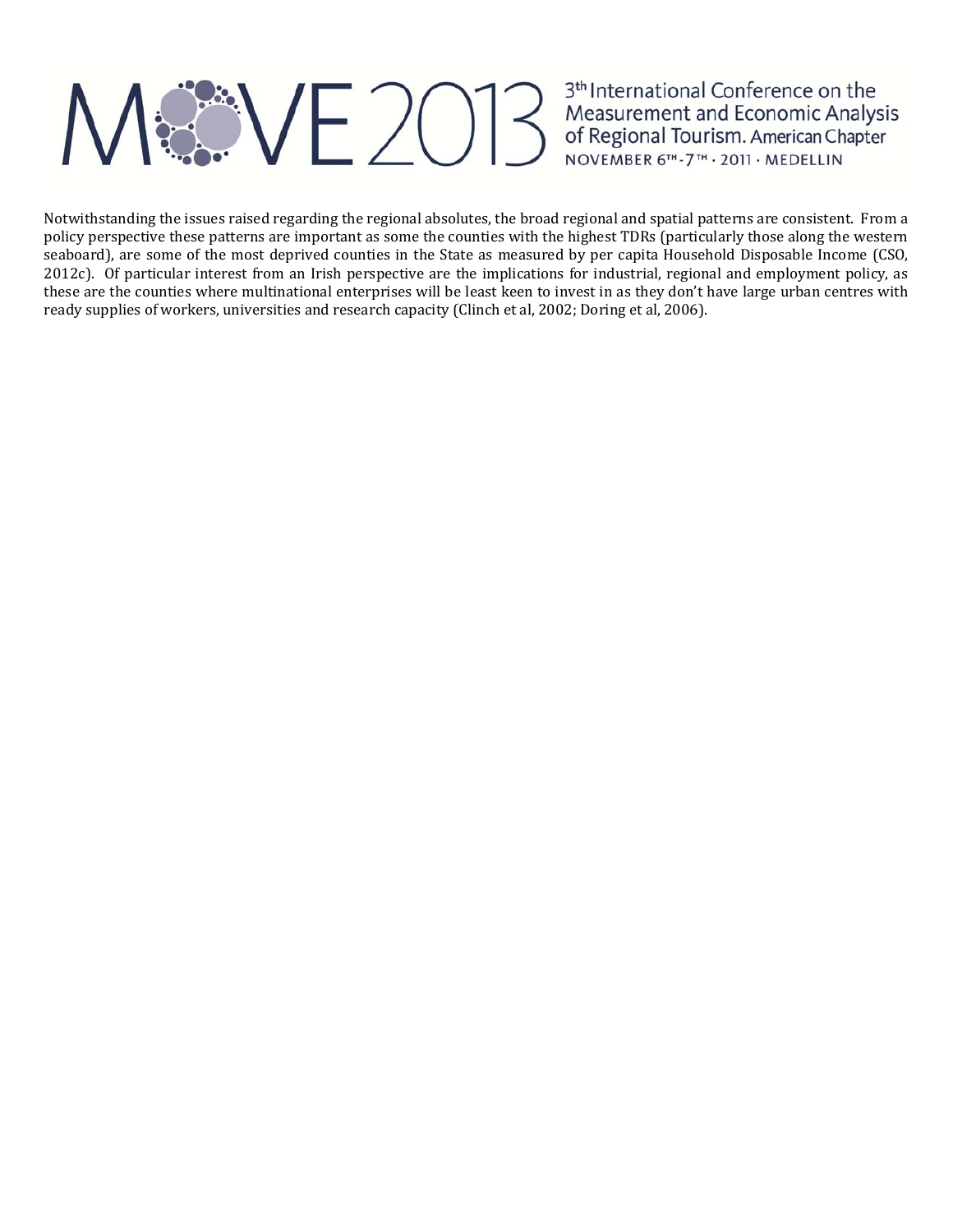### **RE 2013**

3<sup>th</sup> International Conference on the<br>Measurement and Economic Analysis<br>of Regional Tourism. American Chapter<br>NOVEMBER 6<sup>TH</sup>-7<sup>TH</sup> · 2011 · MEDELLIN

### **Employee Characteristics**

Persons employed in tourism industries are typically younger than those employed across the wider economy; on average 3 years younger and with a difference in median age of between 4 and 5 years. The proportions aged less than 35 years old in the tourism sector is significantly higher than that for the wider economy (See Table 3).

| Year | All Sectors | Tourism | All Sectors | Tourism | All Sectors | Tourism |
|------|-------------|---------|-------------|---------|-------------|---------|
|      | Mean        | Mean    | Median      | Median  | $35$        | $35$    |
|      | Age         | Age     | Age         | Age     | %           | %       |
| 2006 | 34          | 30      | 31          | 26      | 55.4        | 63.7    |
| 2007 | 34          | 30      | 31          | 27      | 55.2        | 64.4    |
| 2008 | 34          | 31      | 32          | 27      | 53.9        | 62.8    |
| 2009 | 35          | 32      | 33          | 29      | 51.4        | 60.5    |
| 2010 | 36          | 33      | 33          | 29      | 49.3        | 59.1    |

Table 3 - Mean, Median Age & Proportions of Workforce Aged < 35, 2006 - 2010

Source: Dept. of Social Protection

The tourism industries typically employ a greater proportion of women than the wider economy as a whole (See Table 4). In particular, the Administrative & Support Services employ a high proportion of women  $(59\%$  in 2010). In contrast, the Transportation & Storage industries involved in tourism employ a significantly lower proportion (24% in 2010).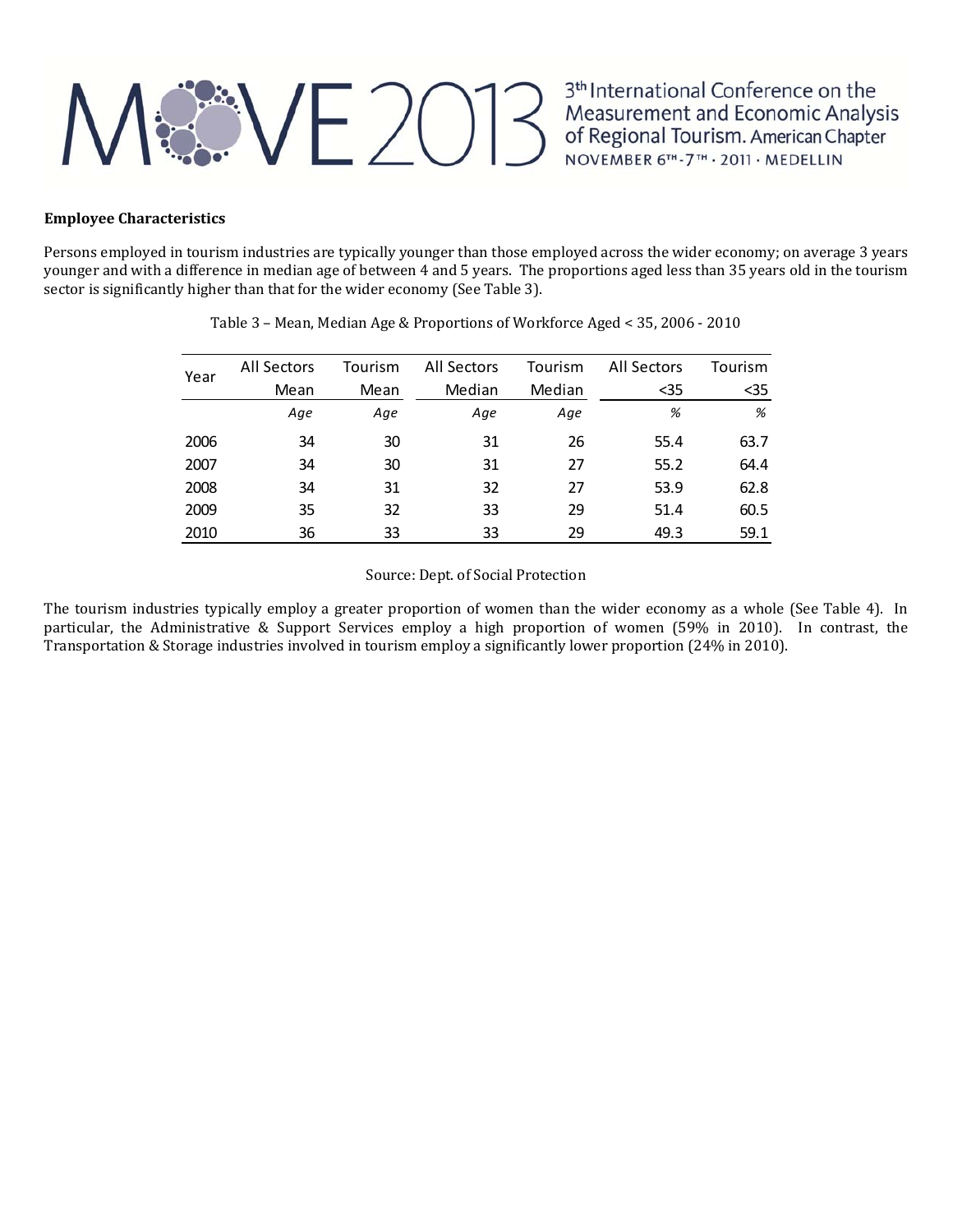## $M_{\odot}$  VE 2013

3<sup>th</sup> International Conference on the Measurement and Economic Analysis<br>of Regional Tourism. American Chapter<br>NOVEMBER 6<sup>TH</sup>-7<sup>TH</sup> · 2011 · MEDELLIN

| NACE Rev. 2 - Sector              | 2006 | 2007 | 2008 | 2009 | 2010 |
|-----------------------------------|------|------|------|------|------|
|                                   | $\%$ | $\%$ | $\%$ | $\%$ | $\%$ |
| Transportation & Storage          | 23.4 | 25.6 | 24.9 | 24.3 | 24.3 |
| Accommodation & Food Services     | 55.0 | 54.4 | 53.5 | 52.9 | 52.3 |
| Administrative & Support Services | 64.8 | 63.7 | 63.0 | 61.6 | 59.4 |
| Arts, Entertainment & Recreation  | 46.4 | 46.3 | 45.9 | 46.1 | 46.3 |
| <b>Tourism Sector</b>             | 50.4 | 50.6 | 49.2 | 48.4 | 47.8 |
| All Sectors                       | 38.1 | 38.5 | 39.4 | 41.0 | 41.5 |

Table 4 – Proportion of Female Persons Engaged in Tourism & All Sectors,  $2006 - 2010$ 

### Source: Dept. of Social Protection

The Tourism sector typically employs more non-nationals than does the wider economy. For example, in 2010, almost 35% of those employed in the tourism sector were non-national compared with only  $22\%$  for the economy as a whole (See Table 5). Within the Tourism sector, NACE Section H (Accommodation & Food Services) employed the highest proportion of non-nationals (41% in 2010). Within NACE Section G (Transportation & Storage) the increase in non-nationals employed between 2006 and 2010 is striking, increasing from  $13\%$  in 2006 to  $21\%$  in 2010.

### Table 5 – Proportion of Non-Nationals Engaged in Tourism & All Sectors,  $2006 - 2010$

| NACE Rev. 2 - Sector              | 2006 | 2007 | 2008 | 2009 | 2010 |
|-----------------------------------|------|------|------|------|------|
|                                   | $\%$ | $\%$ | $\%$ | $\%$ | $\%$ |
| Transportation & Storage          | 13.2 | 18.6 | 20.9 | 20.3 | 21.1 |
| Accommodation & Food Services     | 37.0 | 41.7 | 43.7 | 42.2 | 40.6 |
| Administrative & Support Services | 26.9 | 29.2 | 30.2 | 27.1 | 28.6 |
| Arts, Entertainment & Recreation  | 16.1 | 18.4 | 19.1 | 18.0 | 17.2 |
| <b>Tourism Sector</b>             | 31.4 | 36.1 | 37.6 | 36.0 | 34.9 |
| All Sectors                       | 19.5 | 22.8 | 23.7 | 22.5 | 21.9 |

### **Income**

Studies have shown that age, gender, nationality along with other variables such as experience and educational attainment all have an impact on income (ref). Consequently, the 'superficial' income gap of 35% in 2010 (See Table 6) is probably overstated. The data presented earlier, shows that the tourism sector employs a greater proportion of women, younger people and nonnationals, and this probably explains or accounts for some of the gap. What is not clear at this stage is whether differences in educational standard and work experience would explain away any remaining gap. In order to conduct such an analysis, such data would be required so that standard OLS and Blinder-Ocaxa models can be applied<sup>5</sup>.

Table 6 – Comparison of Income in the Tourism & All Sectors, 2006 - 2010

<sup>&</sup>lt;sup>5</sup> See CSO (2012d) and NES Supplementary Study and Foley, P & F. O'Callaghan (2009)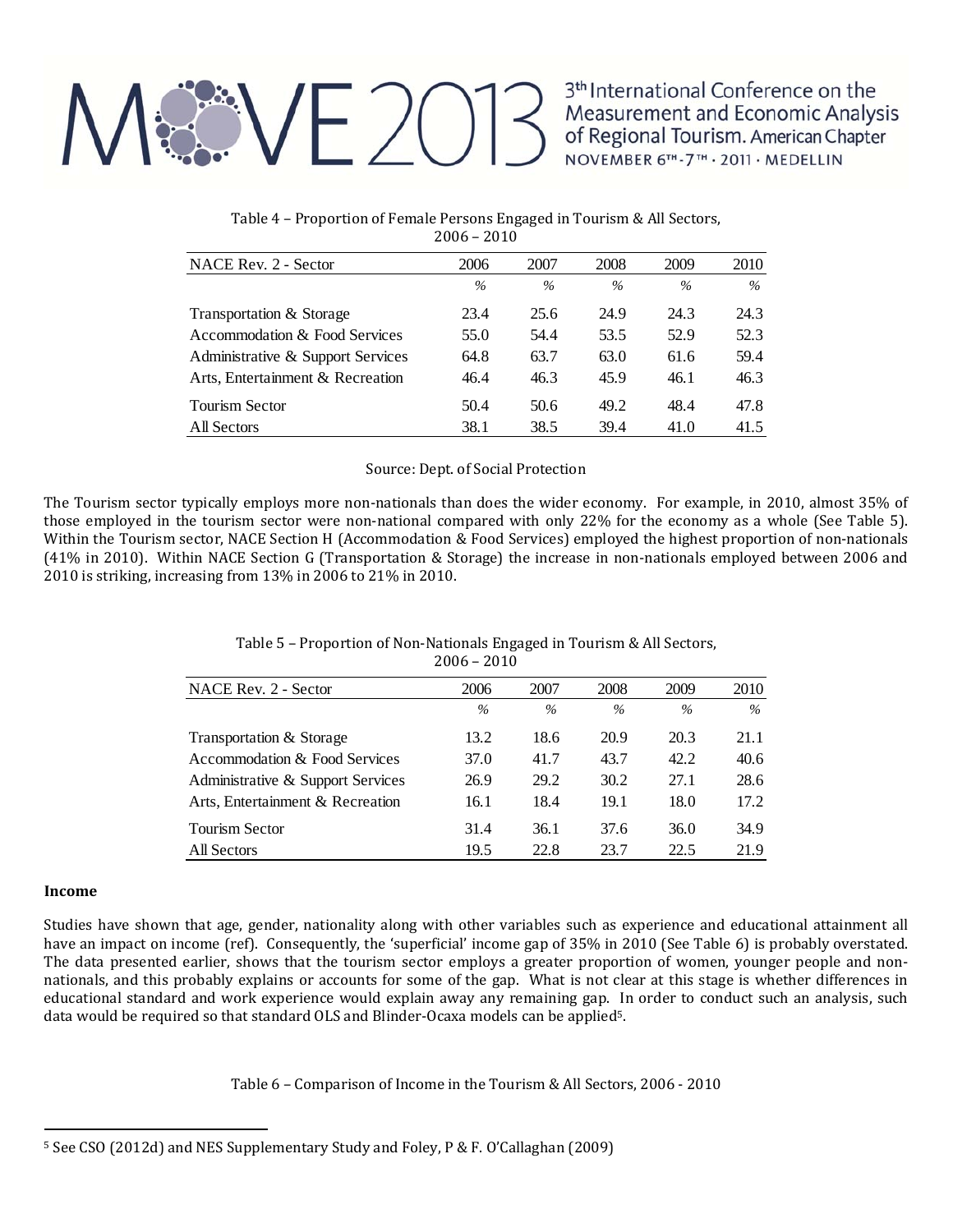# M&VE2013

3<sup>th</sup> International Conference on the Measurement and Economic Analysis of Regional Tourism. American Chapter<br>NOVEMBER 6<sup>TH</sup>-7<sup>TH</sup> · 2011 · MEDELLIN

| Year | <b>Total Income</b><br>- Tourism<br>Industries | <b>Total Income</b><br>- All<br><b>Industries</b> | per Employee<br>- Tourism<br><b>Industries</b> | Average Income Average Income<br>per Employee<br>- All<br><b>Industries</b> | Average<br>Income<br>Gap | Average<br>Income<br>Gap |
|------|------------------------------------------------|---------------------------------------------------|------------------------------------------------|-----------------------------------------------------------------------------|--------------------------|--------------------------|
|      | $\epsilon$ Billion                             | $\epsilon$ Billion                                | € 000                                          | € 000                                                                       | € 000                    | %                        |
| 2006 | 4.2                                            | 42.8                                              | 21.4                                           | 31.8                                                                        | 10.5                     | 32.9                     |
| 2007 | 4.5                                            | 47.4                                              | 22.1                                           | 33.3                                                                        | 11.2                     | 33.7                     |
| 2008 | 4.8                                            | 48.1                                              | 23.1                                           | 34.3                                                                        | 11.2                     | 32.6                     |
| 2009 | 4.3                                            | 40.8                                              | 22.6                                           | 33.4                                                                        | 10.8                     | 32.3                     |
| 2010 | 3.9                                            | 38.1                                              | 21.3                                           | 32.9                                                                        | 11.6                     | 35.3                     |

Source: P35 Revenue Commissioners

Table 6 shows that since 2008 average incomes have fallen in both the tourism sector  $(-7.8\%)$  and across the wider economy  $(-7.8\%)$ 4.1%) but that the fall has been more significant in the tourism sector. This difference is reflected in the growing gap in average income. It should be noted that Table 6 only outlines employee incomes and does not include income earned by proprietors and directors (employee account for approximately 92% of all persons engaged in the tourism sector and 91% of all those engaged in the economy as a whole).

As has been evident with enterprise and employment and TDRs, income TDRs are not homogeneous across the tourism industries or the regions (See Figure 7). The importance of tourism incomes to the economies of the western regions is evident. This is a useful indicator as remuneration of employees is an important element of GVA.

Figure 7 - County Tourism Dependency Ratios - Income, 2010

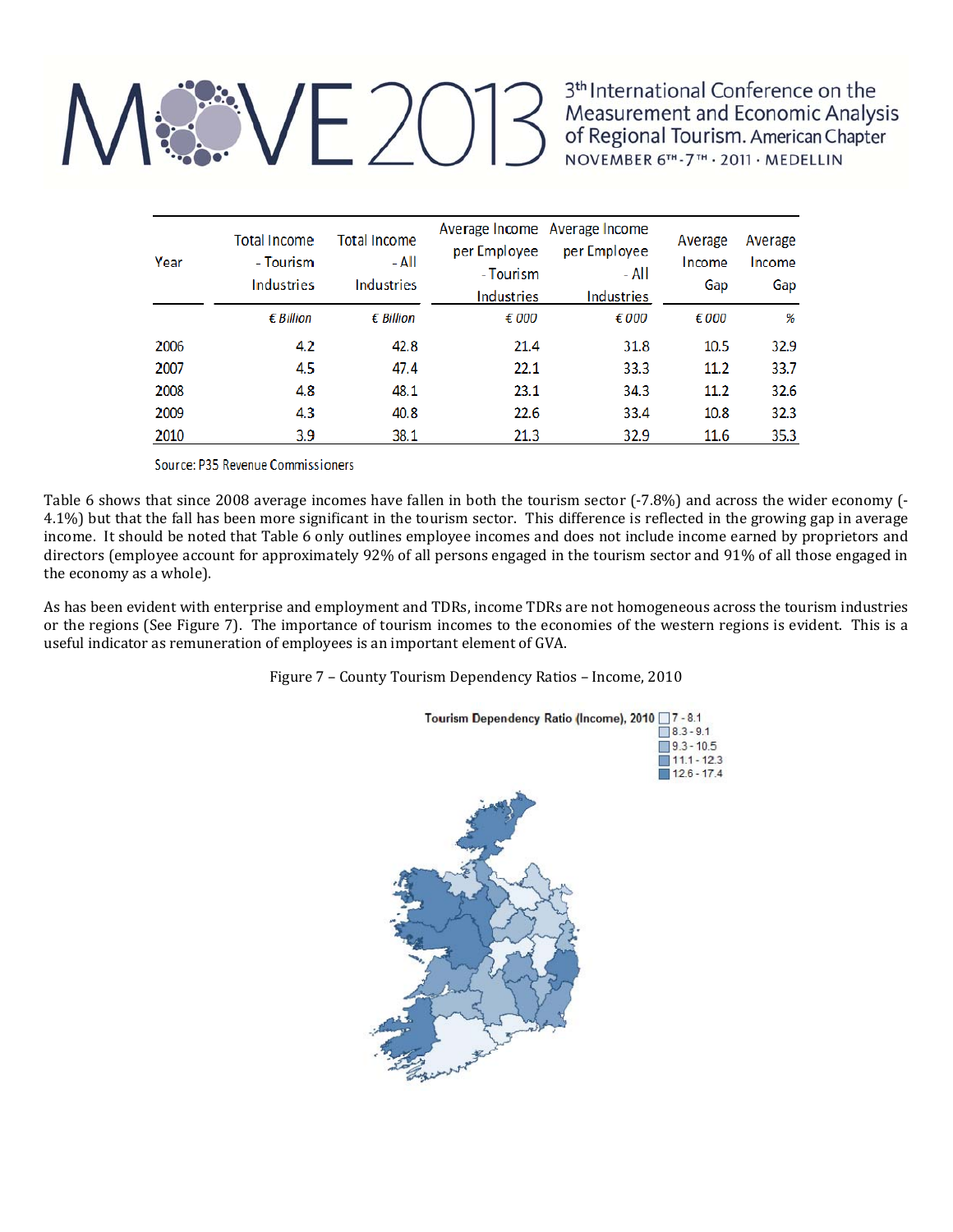## ME 2013<sup>3th</sup> International Conference on the<br>Measurement and Economic Analysis<br>of Regional Tourism. American Chapter<br>NOVEMBER 6<sup>TH</sup>-7<sup>TH</sup> - 2011 - MEDELLIN

### **Future potential**

By linking a number of datasets at a micro-data level a broad range of analyses are possible. A small sample of the possible national and regional analysis is presented in this paper. A considerably wider range of analysis is possible (see Sakowski, 2012; MacFeely at al, 2011 for some examples). By matching or linking micro-data, a wide range of complementary regional indicators can be developed, such as, metrics on size class of enterprises or survival rates of enterprises classified by nationality of ownership. Other composite indicators, such as, *quality of work* indicators or model indicators like concentration or competitiveness indicators can also be developed using the type of data sources outlined above. Potentially even more sophisticated analyses can also be developed, such as, tracking spatial migration of temporary workers, lifecycle working patterns or determining relative income costs.

#### **Conclusion**

The data show, the tourism accounted for  $12\%$  of all enterprises operating in Ireland in 2010 and accounted for 11% of all employment. This pattern was not uniform across the regions of Ireland; along the west coast of Ireland in particular, the data illustrate clearly that tourism is very important to those regional economies. The data also show that despite the economic downturn, tourism industries appeared to have weathered the recession and are performing well relative to the broader economy. Employment in the Tourism industries has clear structural patterns; the tourism sector employs more women, more young people and more non-national than does the economy as a whole. Employees in the tourism sector appear to be paid a sizeable negative income pay gap relative to employees in the rest of the economy  $(-35\%$  in 2010). It is likely that this apparent pay gap is overstated owing to the nature and structure of tourism employment. With additional data on experience and education, a more comprehensive analysis could be done. What is clear however is that gross mean annual incomes have fallen in the tourism sector since 2008 by -7.8%.

More importantly, the approach adopted here was wider lessons and implications for tourism statistics which are traditionally difficult and costly to compile at a national level. At a regional level these difficulties and costs escalate and may be so prohibitive as to prevent their compilation altogether. Realistically the traditional methods of compiling tourism statistics (i.e. from survey data) cannot provide robust, detailed, small area or regional tourism information unless a sophisticated supply side data infrastructure is in place. Even in the event that such an infrastructure does exist, it will most likely be limited to collective accommodation and therefore will not provide a comprehensive view of regional tourism activity. Thus alternate approaches to compiling sub-national statistics and deriving indicators must be considered. In particular, administrative datasets which provide regional information or large commercial datasets arising from tourists' electronic finger prints should be explored and exploited.

This paper has illustrated just some of the data and analyses that can be undertaken using business registers and other administrative data sources. There are a number of advantages to utilising business registers and other administrative taxation and demography information; they provide large, robust data sources that are already compiled to support the wider body of business statistics or state administrative systems. Utilising these data should therefore be inexpensive and impose no additional response burden. This approach consequently offers a sustainable approach to compiling regional tourism indicators into the future. Although not perfectly aligned with concepts like tourism demand, this approach nevertheless offers high quality, policy relevant information. Furthermore, broadly comparable data should be available across the EU, as every member state must compile business demography information in compliance with EU Regulation No. 295/2008. This last point is important, as raw tax administration on their own may have biases arising from poor tax compliance. However EU member states, in compiling their business demography data, should have adjusted for such bias. Consequently, the TDRs derivable from the business demography data (and many other administrative sources) offers a robust, inexpensive and internationally comparable approach to compiling indicators of tourism performance at the sub-national level.

### **Appendix 1 – Tourism Industries identified in Ireland**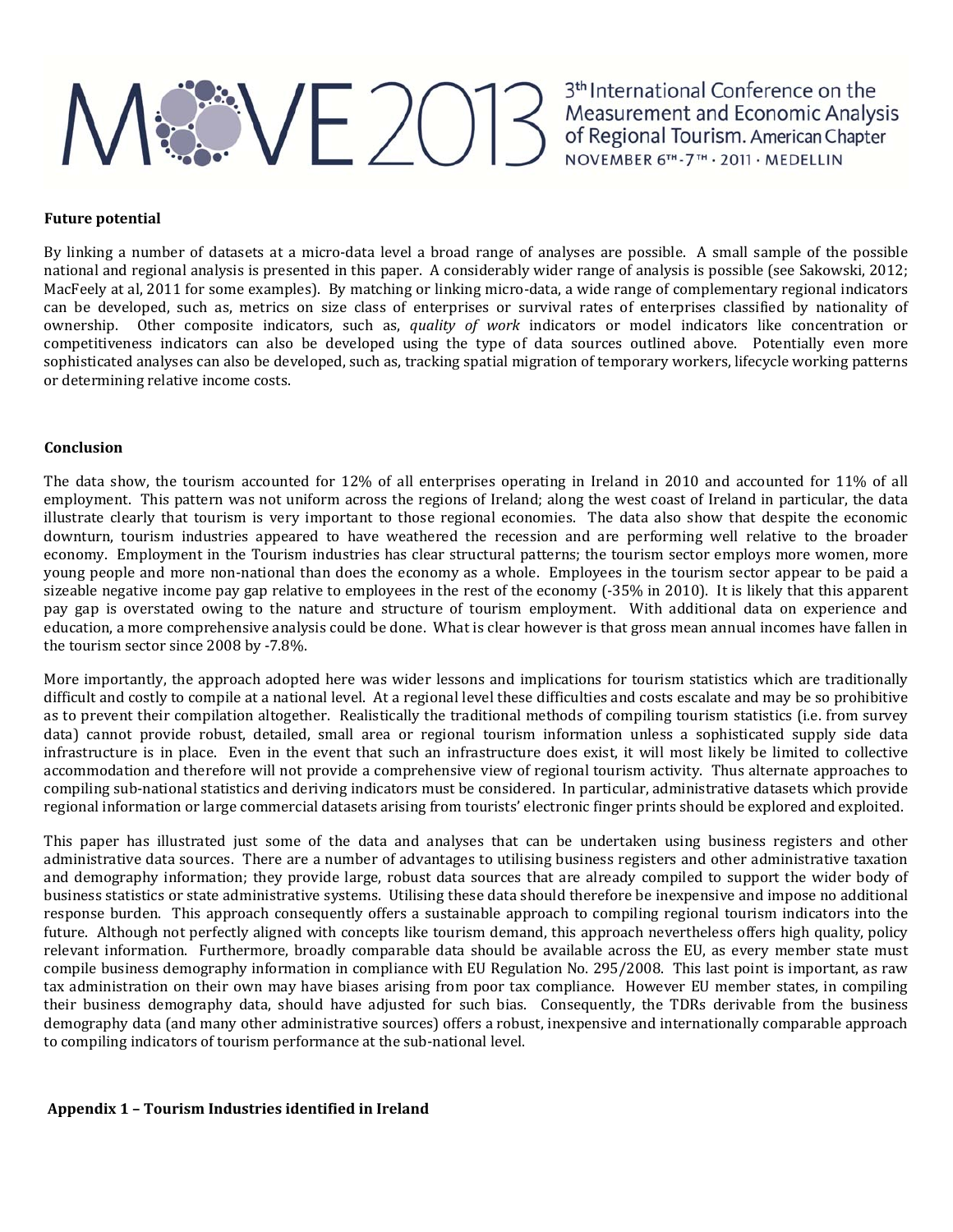## $|\mathcal{X} \setminus |-\rangle( )|$

3<sup>th</sup> International Conference on the Measurement and Economic Analysis of Regional Tourism. American Chapter NOVEMBER 6TH-7TH . 2011 . MEDELLIN

#### **1 Accommodation services for visitors NACE Rev.2 7 Transport equipment rental services NACE Rev.2** Hotels and similar accommodation 55.10 Renting and leasing of cars and light vehicles 77.11 Holiday and other collective accommodation 55.20 Recreational vehicle parks, trailer parks and camping grounds 55.30 **8 Travel agencies and otherreservation services** Other accommodation 679.11 Travel agency activities 79.11 Tour operator activitiies 79.12 **2 Food and beverage serving services because the contract of the reservation service and related activity 79.90** Restaurants and mobile food service activities 56.10 Event catering activities 56.21 **9 Cultural services** Other food services 30.01 and 56.29 Performing arts 90.01 Beverage serving activities 60.02 support activities to performing arts 56.02 support activities to performing arts  $90.02$ Artistic creation 90.03 **3** & 4 Railway & Road passenger transport services **by Eq. 3** Operation of arts facilities 90.04 Passenger rail transport, interurban 49.10 Library and archives activities 91.01 Urban and suburban passenger land transport 49.31 Museums activities 91.02 Taxi operation 49.32 Operation of historic sites and buildings and similar visitor attractions and the set of the set of the set of the set of the set of the set of the set of the set o Other passenger land transport n.e.c. 49.39 Botancial and zoological gardens and nature reserves activities 91.04 **5 Water passengertransportservices 10 Sports and recreational services\*** Sea and Coastal passenger water transport 50.10 Operation of sports facilities 93.11 Inland passenger water transport 60.30 Fitness facilities 693.13 Other sports activities 93.19 **6 Air passenger transport services Activities of amusement parks and theme parks** 93.21 Passenger Air Transport 51.10 Other amusement and recreation activities 93.29 Renting and leasing of personal and household goods 77.21 **CSO Tourism Industries**

*\* Activities of sports clubs (93.12) excluded*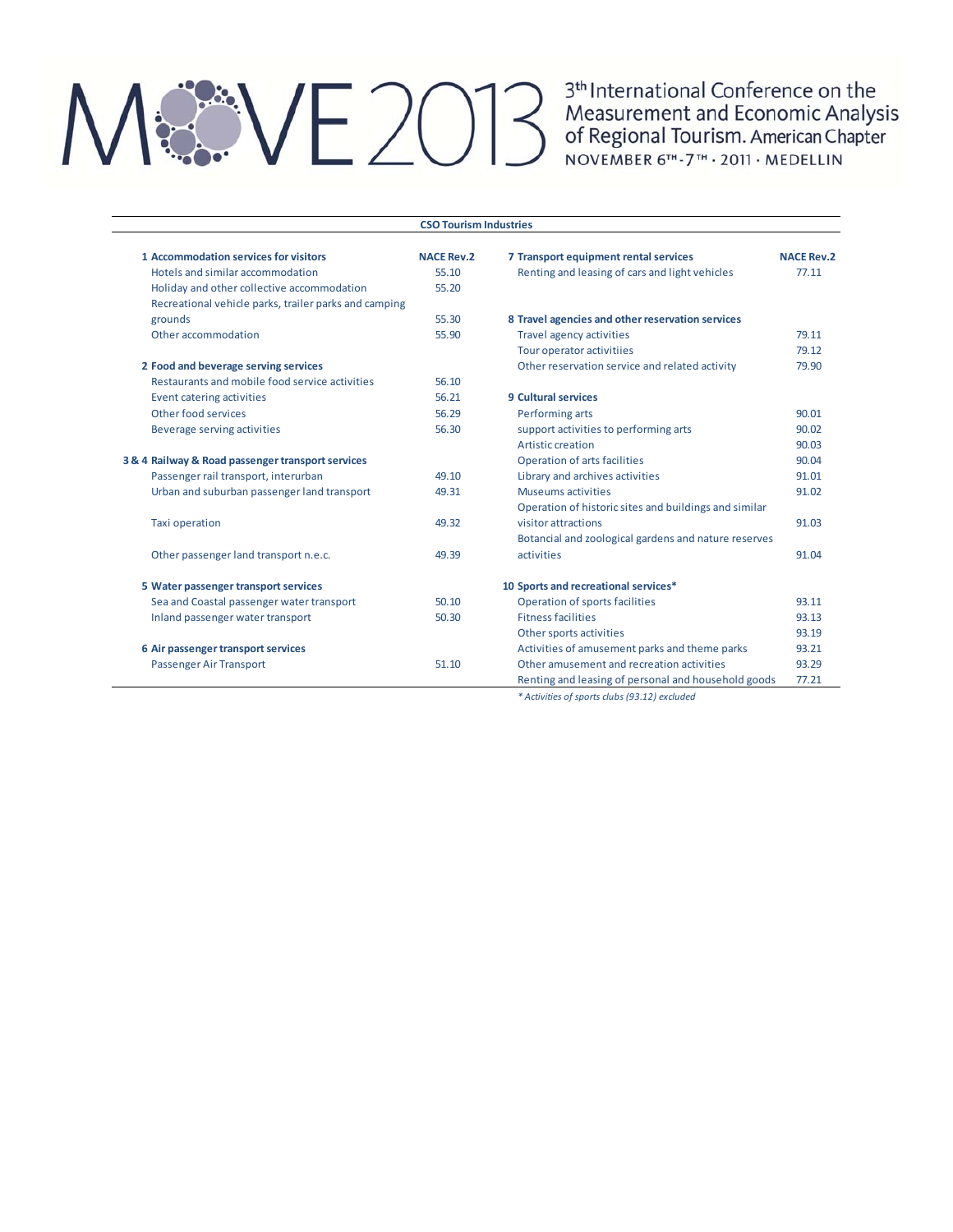## **REVE2013**

3<sup>th</sup> International Conference on the<br>Measurement and Economic Analysis<br>of Regional Tourism. American Chapter NOVEMBER 6TH-7TH · 2011 · MEDELLIN

### **Appendix 2 – Business Register Coverage ‐ NACE Rev. 2 (Sections)**

#### NACE Description of Activity

- B Mining & quarrying
- C Manufacturing
- D Electricity, gas, steam & air conditioning supply
- E Water supply; sewerage, waste management and remediation activities
- G Wholesale & retail trade; repair of motor vehicles & motorcycles
- H Transportation & storage
- I Accommodation & food services activities
- J Information & communication
- K Financial & insurance activities (*excl. 64.20 Activities of holding companies*)
- L Real estate activities
- M Professional, scientific & technical activities
- N Administrative & support service activities
- R Arts, entertainment & recreation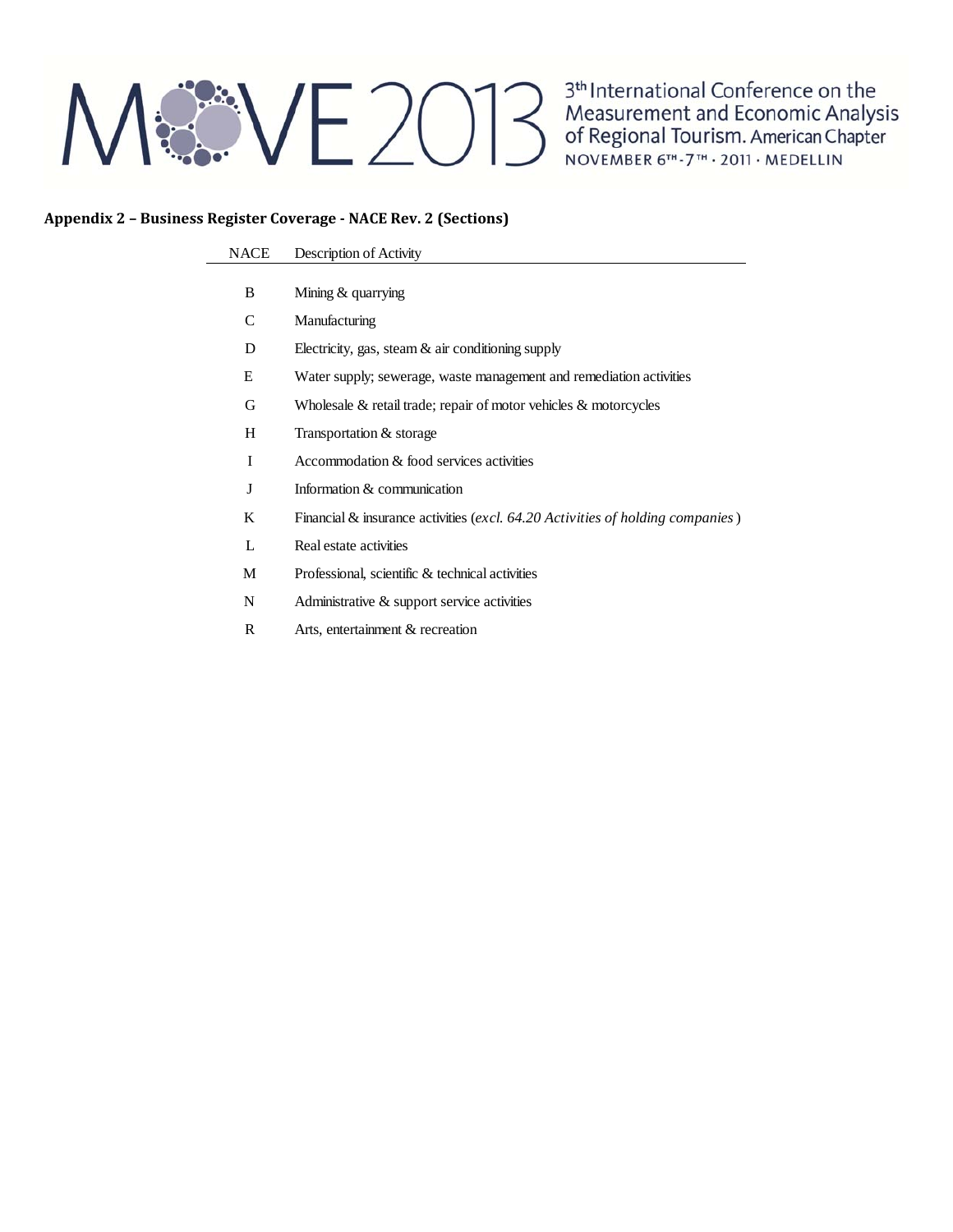## ME 2013 Measurement and Economic Analysis<br>of Regional Tourism. American Chapter<br>NOVEMBER 6TH-7TH - 2011 - MEDELLIN

### **Appendix 3 – Data Sources**

This study uses three main data sources: CSO Business Demography, the Revenue Commissioner Employer P35 Tax File and the Department of Social Protection Client Record File. These data files are described below:

(1) CSO - Business Register

The primary source data for this study are the Business Demography statistics, published by the Central Statistics Office in Ireland, in compliance with EU legislation<sup>6</sup>. In turn, business demography statistics are sourced from the Business Register, which is a register of all enterprises that are active in the State, which is also compiled in adherence to EU legislation<sup>7</sup>. These register data are assembled using information provided by the Revenue Commissioners (the Tax authorities) covering all companies, individuals and partnerships that register with the Revenue Commissioners for VAT, Corporation Tax or Income Tax or as employers. 

The population of active enterprises, for a given year, contains all enterprises that were active at any stage during the reference year. Enterprises are counted as active if they satisfy at least one of the following conditions. The enterprise:

- Paid VAT during the reference vear:
- Employed persons during the reference year;
- Filed a Corporation Tax return for the reference year; or
- Filed an Income Tax return for the reference year with turnover of more than  $\text{\textsterling}50,000$

Although, in theory the Business Register should cover all economic activity in the State, in practice, coverage is not complete. The register, when classified to NACE Rev.2, includes the following NACE Sections  $B - R$  (see Appendix 2). Thus, Agriculture and Non-market/Public services sections are excluded. The CSO are currently extending the coverage of the business register to include these sectors by the end of 2013.

The main variables available from the business register are location, legal status and size of enterprise, number of employees and persons engaged and total turnover (although, it should be noted that the quality of the turnover data is not sufficiently good to allow publication). Other information that will be available in the future will include nationality of ownership. 

The geographical breakdown for each enterprise is an approximation because no comprehensive administrative source is currently available for business locations. Consequently, the county activity is based on the address where enterprises have registered for taxation purposes, rather than where businesses actually operate from. In the majority of cases, the registration or administrative address and the place of activity are the same. However, for some larger enterprises with several local units or branches, estimates of regional employment will be less exact, as all employment is attributed to the county where the head office is located. This gives an employment bias in favour of Dublin, the capital city (See section Regional Demography). Enterprises with an 'Unknown' address are generally registered outside the Republic of Ireland for tax purposes. However, their employees are working in the Republic of Ireland, and allocating this employment to location may not always be exact.

The register also draws a distinction between total employment (persons engaged) and employees. For the purposes of business demography, employees are defined as: 'Persons who are paid a fixed wage or salary, including those temporarily absent because of illness, holidays or strikes'. Persons working on a labour-only, sub-contract, basis will

 $6$  Annex IX (A Detailed Module for Structural Statistics on Business Demography) of Regulation (EC) No. 295/2008 of the European Parliament and of the Council of 11 March 2008 concerning Structural Business Statistics (recast).

<sup>&</sup>lt;sup>7</sup> Regulation (EC) No. 177/2008 of the European Parliament and of the Council of 20 February 2008 establishing a common framework for business registers for statistical purposes and repealing Council Regulation (EEC) No. 2186/93.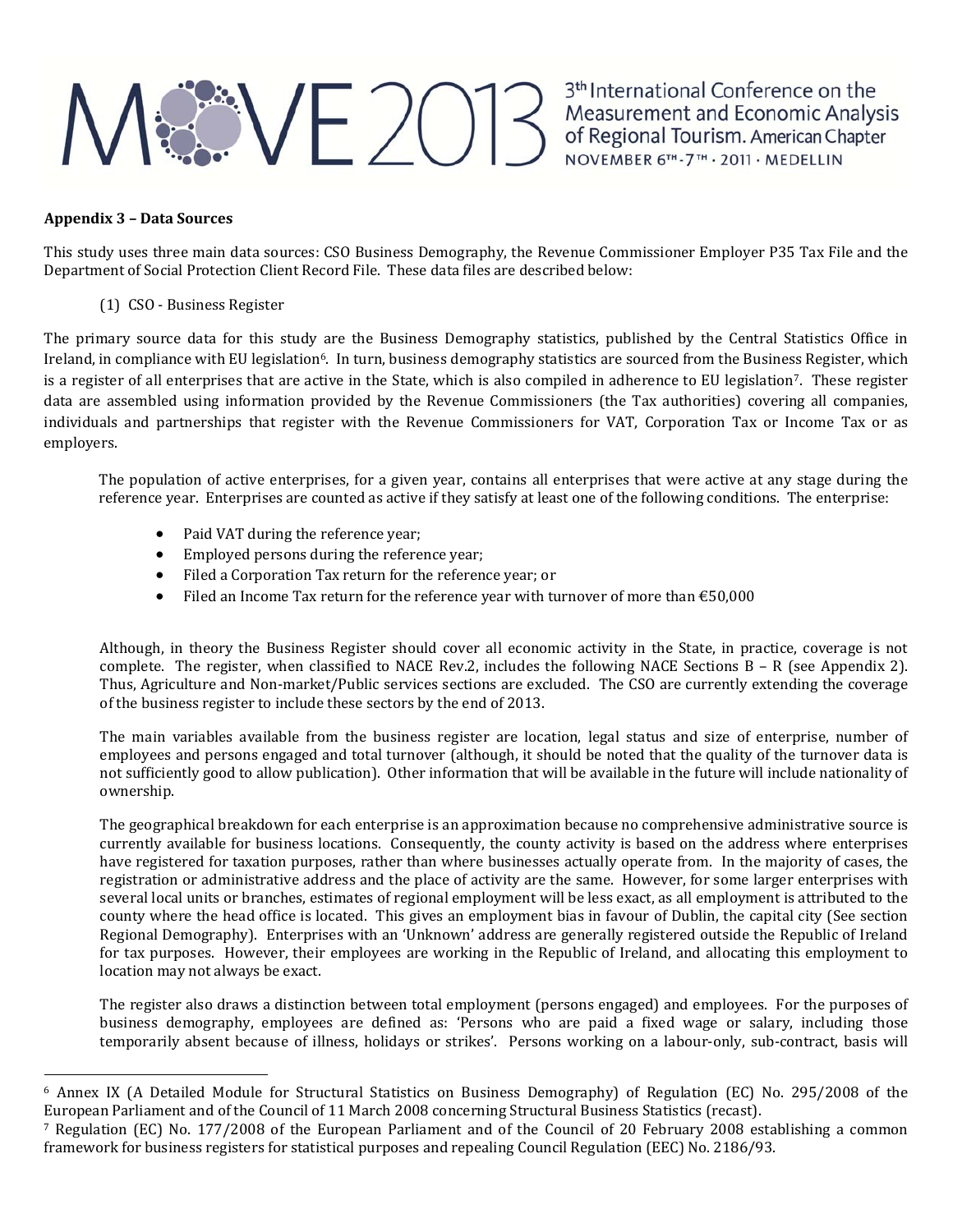## ME 2013 Measurement and Economic Analysis<br>of Regional Tourism. American Chapter<br>NOVEMBER 6TH-7TH - 2011 - MEDELLIN

usually not be included in the sector sourcing the activity but rather in the sector selling the service - NACE 78.20 (Temporary Employment Agency Activities). A better measure of total labour input is Persons Engaged, which includes proprietors, partners, directors and casual or temporary workers.

(1) Revenue Commissioners – Employer P35

Every employer in the State must file a return to the Revenue Commissioners each year, detailing their employer registration number (PREM number) and details of every employee on their payroll during the reference year. Employee details include their personal identifier (PPSN), number of weeks worked during the year, and employee's net pay. The total number of weeks worked by all employees for each employer is calculated and this figure divided by 52 is used as an annualised equivalent for the number of employees working a full year for the employer. This figure is used as the basis for the employment data published in the Business Demography release. The P35 file also allows data on businesses from the Business Register to be linked to the individual employees working for that business.

(2) Department of Social Protection – Client Record System

Allocation of PPSN numbers is the responsibility of the Department of Social Protection. These personal identifiers are allocated to two distinct groups: new born children; and immigrants. All births in Ireland are recorded by the General Registrations Office and details are forwarded to DSP so that a PPSN can be allocated. For Immigrants, applications for a PPSN must be supported by documentation such as birth certificate and passport from their country of origin. Nationality is taken as stated by the applicant, subject to their supporting documentation. Where a country name is in dispute (e.g. Burma and Myanmar, either is accepted). Date of birth and gender are verified by DSP before the PPSN is allocated. Official records are updated with any subsequent errors detected.

A complete extract of the DSP Client Record System is provided to the CSO on a quarterly basis. Typically these data are made available at T+13 weeks. So for example, CSO has CRS data up to the end of September 2012.

Once the data are received in CSO the data are partially anonymised for added confidentiality. So all names are removed, dates of birth are perturbed by setting the days to the first of the respective month and PPS Numbers are removed and replaced with an artificial or protected CSO identifier that still facilitates microdata matching.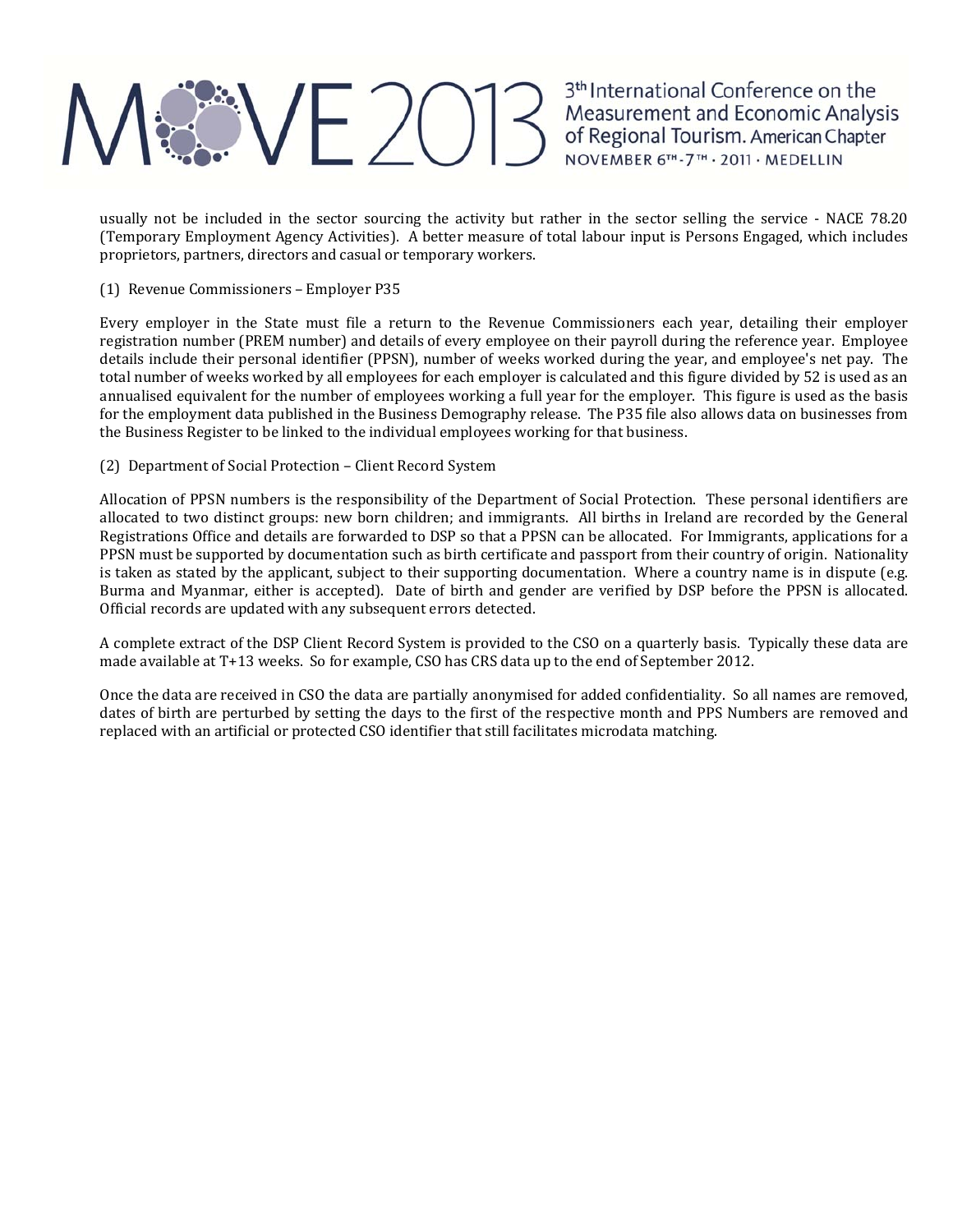## ME 2013<sup>th</sup> International Conference on the<br>Measurement and Economic Analysis<br>of Regional Tourism. American Chapter<br>NOVEMBER 6TL-7TL-2011: MEDELLIN

3<sup>th</sup> International Conference on the NOVEMBER 6TH-7TH · 2011 · MEDELLIN

### **Bibliography**

Clinch, P., F. Convery and B. Walsh (2002), "After the Celtic Tiger – Challenges Ahead", The O'Brien Press Ltd., Dublin.

CSO (2008), "Farm Structure Survey - 2007". www.cso.ie

CSO (2012a), "Business Demography". www.cso.ie

CSO (2012b), "Quarterly National Household Survey". www.cso.ie

CSO (2012c), "Country Incomes and Regional GDP - 2009". www.cso.ie

CSO (2012d), "National Employment Survey 2009 and 2010 – Supplementary Analysis". www.cso.ie

Deegan J., M. Kenneally, R. Moloney, D. O'Sullivan and S. Wanhill (2004). Ireland Tourism Satellite Account First Steps Project for The Republic of Ireland and Northern Ireland, Failte Ireland, Dublin.

Doring. T. and J. Schnellenbach (2006), "What do we know about Geographical Knowledge Spillovers and Regional Growth? – A survey of the Literature", *Regional Studies*, Vol. 40, 2006, pp. 375.

Dupeyras, A. and N. MacCallum (2013), 'Indicators for measuring Competitiveness in Tourism: A guidance document', OECD Tourism Papers 2013/02, Paris. www.oecd.org

Eurostat/OECD (2007), "Manual on Business Demography Statistics". www.oecd.org

Fernandez J. I. P and M.S. Rivero (2009), "Measuring tourism sustainability: proposal for a composite index", *Tourism Economics*, Vol. 15, No. 2, 2009, pp. 277 - 296.

Foley, P. & F. O'Callaghan (2009), "Investigating the Public-Private Wage Gap in Ireland using data from the National Employment Survey*", Journal of the Statistical and Social Inquiry Society of Ireland*, Vol. XXXIX, pp. 23 – 52. 

Frechtling, D.C. (2008), 'Measurement and Analysis of tourism economic contributions for sub-national regions through the Tourism Satellite Account: Central Paper', presented at the *International Tourism Conference on Knowledge as a Value Advantage for Tourist Destinations*, Malaga, October 29 - 31.

Galan G.I. & A.M.Bermejo (2006), "System of Territorial Indicators for a Tourist Destination" *Enzo Paci Papers on Measuring the Economic Significance of Tourism*, Vol. 5, UNWTO, Madrid pp. 259 ‐ 279. 

ITIC – Irish Tourist Industry Confederation (2005), "How tourism to Ireland is changing – Regional distribution: A Report", Dublin, **June 2005.** 

ITIC - Irish Tourist Industry Confederation (2011), "Tourism Statistics Review", Dublin, April 2011.

Jones, C. (2009), 'Tourism's economic contribution at sub-national level – The regional TSA: Complements and Extensions', *Enzo Paci Papers*, Vol. 6, United Nations World Tourism Organisation.

Jones, C, M. Munday and A. Roberts (2009), "Top down or bottom up? Issues in the development of sub-national tourism satellite accounts", *Current Issues in Tourism*, Vol. 12, No. 4, July 2009, pp. 301 - 313.

MacFeely, S. (2006), "Identifying, Prioritising and Addressing Data Gaps in Tourism Statistics", presented to the Tourism Research Advisory and Co-ordination Group (TRACG), April 2006.

MacFeely, S. (2007), "A Statistical Profile of Domestic Tourism in Ireland, 2000 - 2005", Journal of the Social and Statistical Inquiry *Society of Ireland, Vol. XXXVI*, pp. 125 - 161.